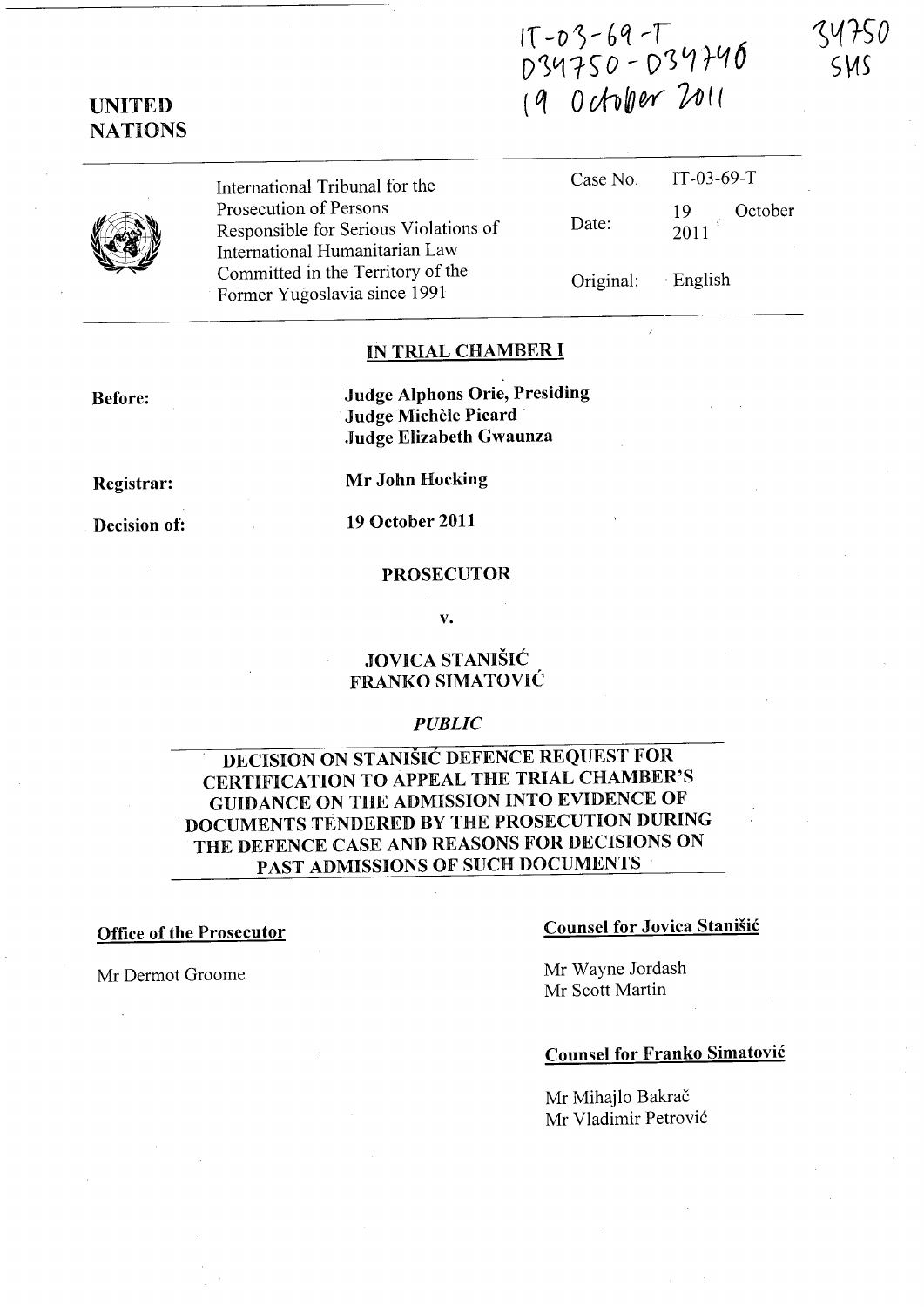# **I. PROCEDURAL HISTORY AND SUBMISSIONS OF** THE **PARTIES**

1. On 2 September 2011, the Stanišić Defence requested certification to appeal the Chamber's "Guidance on the Admission into Evidence of Documents Tendered by the Prosecution during the Defence Case and Reasons for Decisions on Past Admissions of Such Documents", filed on 26 August 2011 ("Request" and "Guidance" respectively).<sup>1</sup> The Guidance consists of two parts, first the provision of general guidelines on the use and tendering of Prosecution documents during its cross-examination of defence witnesses after the closure of the Prosecution's case-in-chief and, second, reasons for some of the Chamber's previous decisions admitting such documents.<sup>2</sup>

2. The Stanišić Defence submits that the ultimate outcome of the trial could be affected by the Guidance.<sup>3</sup> Further, the Stanišić Defence states that potential reliance by the Prosecution on newly admitted documents to demonstrate the Accused's individual criminal responsibility in its final submissions will affect the outcome of the trial, in that it may contribute to a finding adverse to the Accused.<sup>4</sup> Further, the Stanišić Defence submits that the outcome of the trial may be affected if exhibits are used to demonstrate the *actus reus* of the Accused.<sup>5</sup> The Stanišić Defence also draws similarities with its request and a decision in *Prosecutor* v. *Gotovina et al.* 6 in which that Trial Chamber found itself satisfied that the first criterion going to granting certification for leave to appeal had been fulfilled because the new evidence could have a significant bearing on the individual criminal responsibility of the accused.<sup>7</sup>

3. According to the Stanišić Defence, the Prosecution's continued introduction of new documents into evidence through Defence witnesses could cause substantial delays as the Stanišić Defence may need to request an adjournment of proceedings to be able to counter the new evidence,<sup>8</sup> or additional time for its Defence case.<sup>9</sup> Further, it submits that if interlocutory appeal is granted by the Chamber, the situation could be avoided whereby the Guidance is appealed upon the final judgement which could risk a re-trial should the Appeals Chamber find at that stage that the

Stanišić Defence Request for Certification to Appeal the Trial Chamber's Guidance on the Admission into Evidence of Documents Tendered by the Prosecution during the Defence Case and Reasons for Decisions on Past Admissions of Such'Documents, 2 September 2011.

<sup>&</sup>lt;sup>2</sup> Guidance, para. 9.

 $\frac{3}{4}$  Request, para. 9.

*<sup>4</sup>lbid* 

<sup>&</sup>lt;sup>5</sup> Request, paras 10.<br><sup>6</sup> *Prosecutor v. Ante Gotovina et al.*, Case No. IT-06-90-T, Decision on Čermak and Markač Defence Requests for Certification to Appeal the Trial Chamber Decision of 21 April 2010 to Reopen the Prosecution's Case, 10 May 2010.

Request, para. 11.

Request, paras 12-13.

Request, para. 14.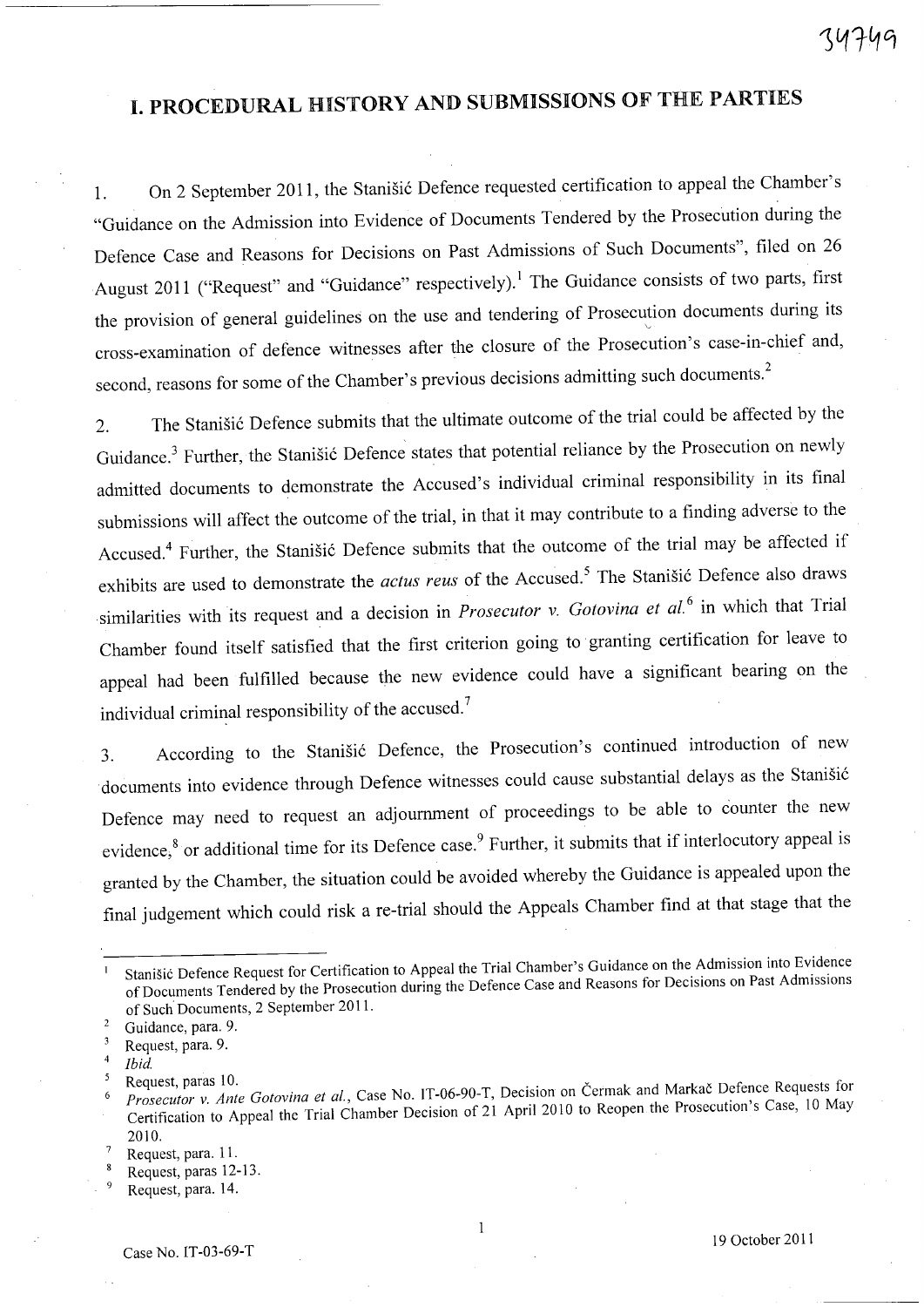Chamber in fact erred in its Guidance.<sup>10</sup> Finally, according to the Stanišić Defence, an appellate assessment of the "new threshold/regime", set out by the Guidance, would benefit the administration of justice.<sup>11</sup>

4. The Prosecution responded to the Request on 19 September 2011 ("Prosecution's Response"), outside the 14-day time limit to respond prescribed by Rule 126 *bis* of the Tribunal's Rules of Procedure and Evidence ("Rules").<sup>12</sup> Thus, the Chamber does not consider the Prosecution's Response as validly filed and will therefore not consider it further.

# H. APPLICABLE LAW

5. Rule 73 (B) of the Rules requires that the Trial Chamber be satisfied of two cumulative criteria in order for it to grant a request for certification to appeal: 1) that the decision involves an issue that would significantly affect the fair and expeditious conduct of the proceedings or the outcome of the trial, and 2) that in finding such an issue exists, it is the opinion of the Trial Chamber that an immediate resolution by the Appeals Chamber may materially advance the proceedings.

6. Rule 73 (C) of the Rules provides that any request for certification for leave to appeal must be filed within seven days of the filing of the impugned decision. If the impugned decision has been rendered orally, the time-limit runs from the date of the oral decision unless, in accordance with Rule 73(C) (ii), "the Trial Chamber has indicated that a written decision will follow, in which case the time-limit shall run from the filing of the written decision".

## Ill. DISCUSSION

7. The Chamber considers that the Guidance consists of two related but distinct parts. First, the Guidance provides general guidelines on the future use and tendering of docuinents in the crossexamination of Defence witnesses by the Prosecution after the closure of the Prosecution's case-inchief ("General Guidance"). Second, the Guidance sets out the Chamber's reasons for the previous admission into evidence of such documents ("Reasons"). The Chamber will deal with the arguments put forward by the Request in relation to the two distinct parts of the Guidance and in light of Rule 73 (B) and Rule 73 (C) (ii) respectively.

 $10$  *Ibid.* 

<sup>&</sup>lt;sup>11</sup> Request, para. 16.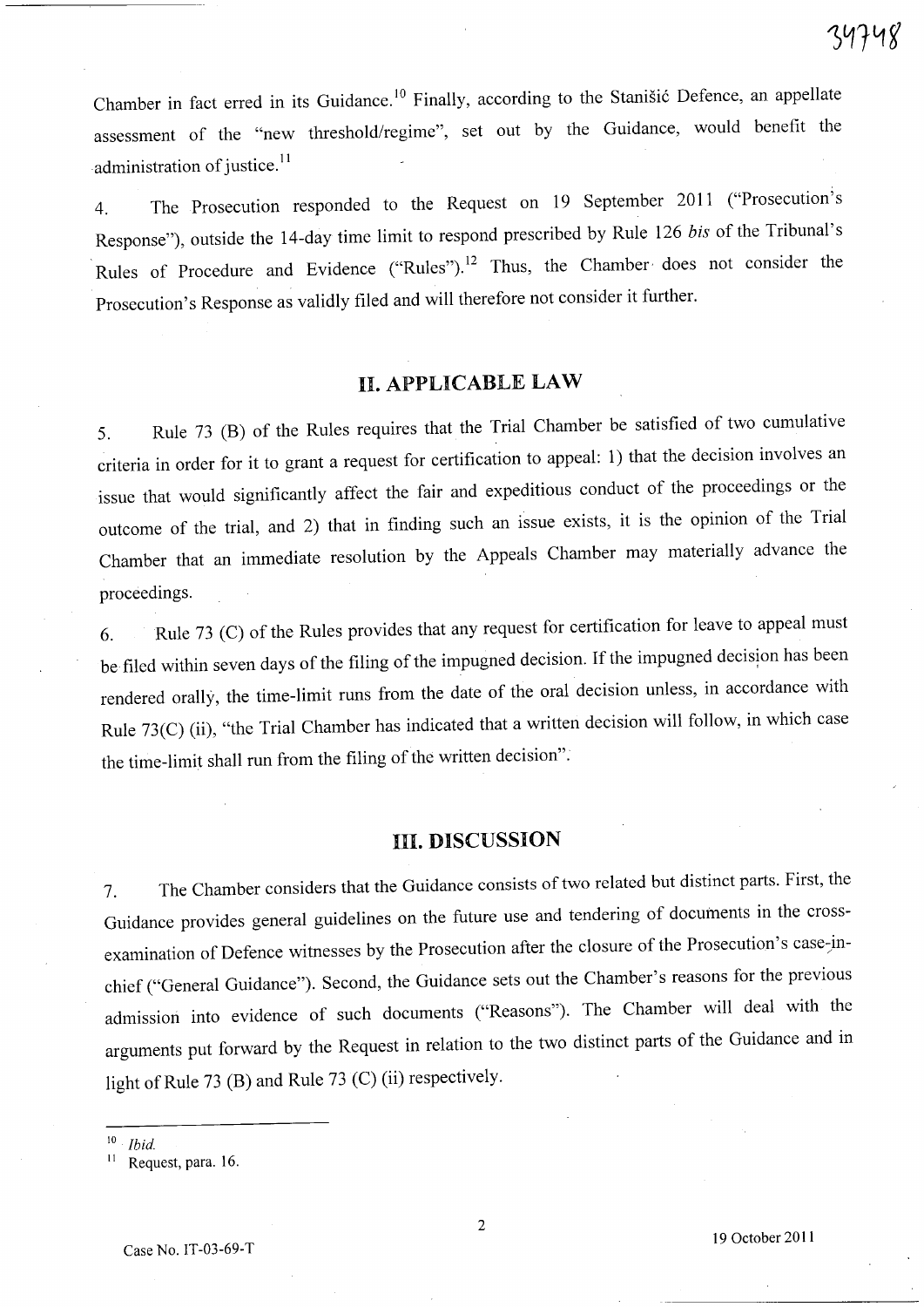8. In respect of the first criterion of Rule 73 (B), the Chamber emphasises that in order to grant certification, the decision in question must involve an issue that would *significantly* affect the outcome of the trial. However, the Request instead proposes that the ultimate outcome of the Trial *may* be affected by the General Guidance and the Reasons. Despite the lower threshold argued in the Request, the Chamber will nevertheless assess the arguments raised in relation to the first criterion of Rule 73 (B) and determine whether the General Guidance and Reasons would significantly affect the outcome of the trial.

9. Regarding the General Guidance, the Chamber emphasises that the inherent nature of the guidelines is that they relate to the future use and tendering of documents by the Prosecution during its cross-examination of defence witnesses. The Chamber therefore considers that the General Guidance cannot be subject to an appeal in itself since it does not rule on any existing and concrete dispute.

10. With regard to the Reasons, the Chamber notes that between 14 June 2011, the start of the Defence case, and 26 August 2011, the date of the Guidance, a total of 32 documents were tendered by the Prosecution in its cross-examination of Defence witnesses. Of these documents, 20 were admitted into evidence while the remaining 12 were marked for identification. Out of the 20 documents admitted into evidence only three were objected to by the Stanišić Defence on the basis that the threshold on tendering evidence, set by the Appeals Chamber in *Prosecutor v. Prlić et. al.*, had not been met.<sup>13</sup> And it was only in relation to these three documents that the Chamber indicated at the time of their admission that it would elaborate its reasons for denying the Stanišić Defence's objection thereto, such reasons ultimately forming the Reasons in the Guidance. Therefore, the Chamber considers that the Reasons provided in the Guidance relate only the Chamber's decisions to admit exhibits P3005, P3006 and P3007 and it is in relation to these three documents that the first criterion of Rule 73 (B) will be assessed.

12. The Reasons concern three documents in the context of a case in which many thousands of exhibits have been admitted into evidence. Further, the Chamber highlights the fundamental distinction between the legal admissibility of documentary evidence and the weight which the Chamber gives to it in the light of the entire record. 14 At this time the Chamber cannot know the

<sup>&</sup>lt;sup>12</sup> Prosecution Response to Stanišić Defence Request for Certification to Appeal the Trial Chamber's Guidance on the Admission of Evidence during the Defence Case, 19 September 2011.

<sup>&</sup>lt;sup>13</sup> Prosecutor v. Prlić et. al., Case No, IT-04-74-AR73.14, Decision on the Interlocutory Appeal Against the Trial Chamber's Decision on Presentation of Documents by the Prosecution in Cross-Examination of Defence Witnesses, 26 February 2009; T. 13106-T13107; Exhibit Numbers P3005; P3006; P3007.

<sup>&</sup>lt;sup>14</sup> Decision on Simatović Defence Request for Certification to Appeal (Babić), 17 February 2011, para. 9; Decision on Simatovic Defence Request for Certification to Appeal (Todorovic), 31 January 2011, para. 9; Decision on